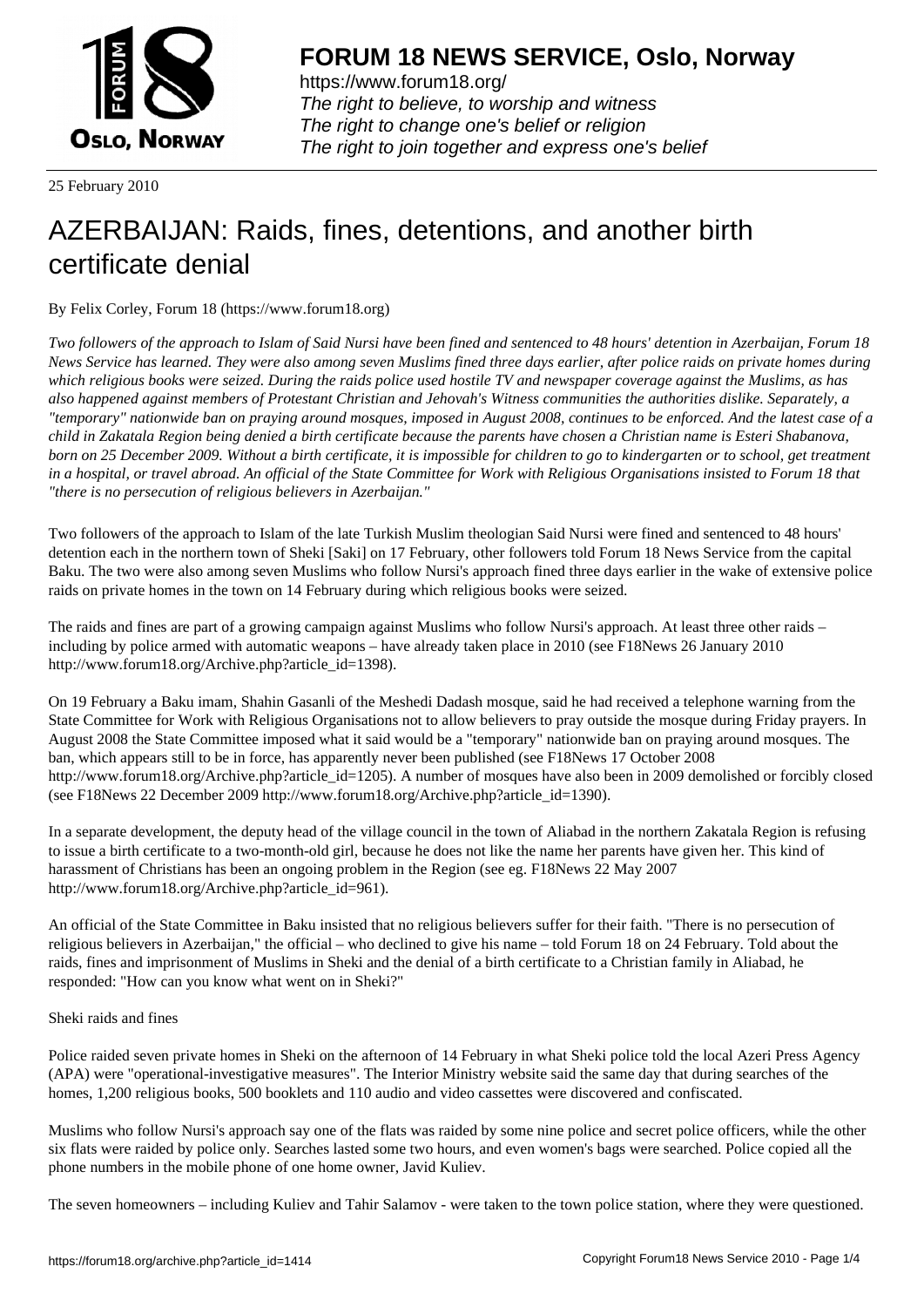Article 298 of Administrative Offences ("violation of the procedure for holding meetings"). They were detained by  $\mathcal{P}_\text{c}$ police for up to seven hours.

Muslims who follow Nursi's approach told Forum 18 that after they complained, Kuliev and Salamov were again summoned to the police station on 17 February. There the police chief told them not to meet and shouted at them that they were doing "bad things". Salamov raised his hand to indicate that he wished to respond to the accusations, followed soon after by Kuliev. The police chief told his deputy to take the two to court to have them detained.

The Muslims told Forum 18 that the deputy police chief insulted Kuliev and Salamov before taking them to the town court. Court officials promised to get them a lawyer but when he arrived, Muslims who follow Nursi's approach say he failed to take any action to familiarise himself with the case or defend them.

Police claimed Salamov had shouted outside the police station at 11 am that day, while inside at the same time Kuliev had shouted. Muslims insisted to Forum 18 that both were in the deputy chief's office at the time the alleged shouting was supposed to have taken place.

Both Muslims were found guilty under Article 310 of the Code of Administrative Offences ("wilful failure to submit to the legal demands of a police officer"). They were each fined 25 Manats (185 Norwegian Kroner, 23 Euros, or 30 US Dollars) and given two days' imprisonment. The two have sent complaints about their treatment to Azerbaijan's President, Ilham Aliyev.

"The police accused our people of meeting against the government," one Muslim told Forum 18. "They said they had weapons – and illegal books. But when they searched they didn't find anything. They only took books on Islam – the Koran in Arabic, books by Said Nursi in Turkish and discs with teaching on the namaz in Azeri. These books are not banned in Azerbaijan, but they still haven't been handed back."

The Muslim added that the police phoned Kuliev on 23 February and told him the fines should have been 100 Manats (740 Norwegian Kroner, 90 Euros, or 120 US Dollars), not 10 Manats. "Javid told him they wouldn't pay this."

The man who answered the phone on 24 February of Sheki's police chief refused to answer any of Forum 18's questions about the raid and punishments and put the phone down. However, Sheki Police told APA that those fined had been teaching religion to women and children and that in the wake of the raids and fines, religious communities in Sheki were warned to be "vigilant in this issue".

Kuliev, Salamov and one of the others fined lodged appeals at Sheki Appeal Court on 23 February, but no date has yet been set for these to be heard. Muslims who follow Nursi's approach told Forum 18 that the other four people fined were too afraid to lodge further complaints or appeals.

Muslims also complained that while the seven were being held at the police station they were filmed by the national TV channel Public Television and Radio Broadcasting Company (ITV), as well as local Sheki television. The police also filmed the confiscated books. Salamov gave a television interview while he was being held, denying that those arrested had done anything wrong. "But the police shouted at him for that and the television did not broadcast what he said. They distorted the whole case and presented these people as bandits." The authorities have often used TV stations and journalists as part of raids and interrogations against members of Protestant Christian and Jehovah's Witness communities they dislike, including children (see eg. F18News 21 June 2005 http://www.forum18.org/Archive.php?article\_id=590).

# Another fine after an earlier raid

Muslims who follow Nursi's approach also told Forum 18 that Naila Ahmedova was brought to court in the northern town of Khachmaz [Xacmaz] on 4 February and fined 100 Manats (740 Norwegian Kroner, 90 Euros, or 120 US Dollars) under Article 299 Part 3 of the Code of Administrative Offences. This states that "the holding by clergy and members of religious associations of meetings and the creation of labour, literary and other circles and groups not connected with the conducting of religious rituals with the aim of attracting young people and youth carries a fine of 10 to 15 times the minimum monthly wage for responsible figures."

Ahmedova's home in Khachmaz was raided by police and a state Religious Affairs official on 18 January, who used force to break in. Nine of her religious books were confiscated. Police warned her that if she met together with her friends in her own home in future they would be arrested (see F18News 26 January 2010 http://www.forum18.org/Archive.php?article\_id=1398).

The Muslims complained to Forum 18 that police brought along an employee of the regional RTV television company, who filmed the raid in Ahmedova's home without her permission. The RTV and ITV channels broadcast items about Ahmedova on 19 January. Sharq newspaper covered the case the following day.

Muslims who follow Nursi's approach complained that Ahmedova tried to lodge an appeal against the fine, but the court refused to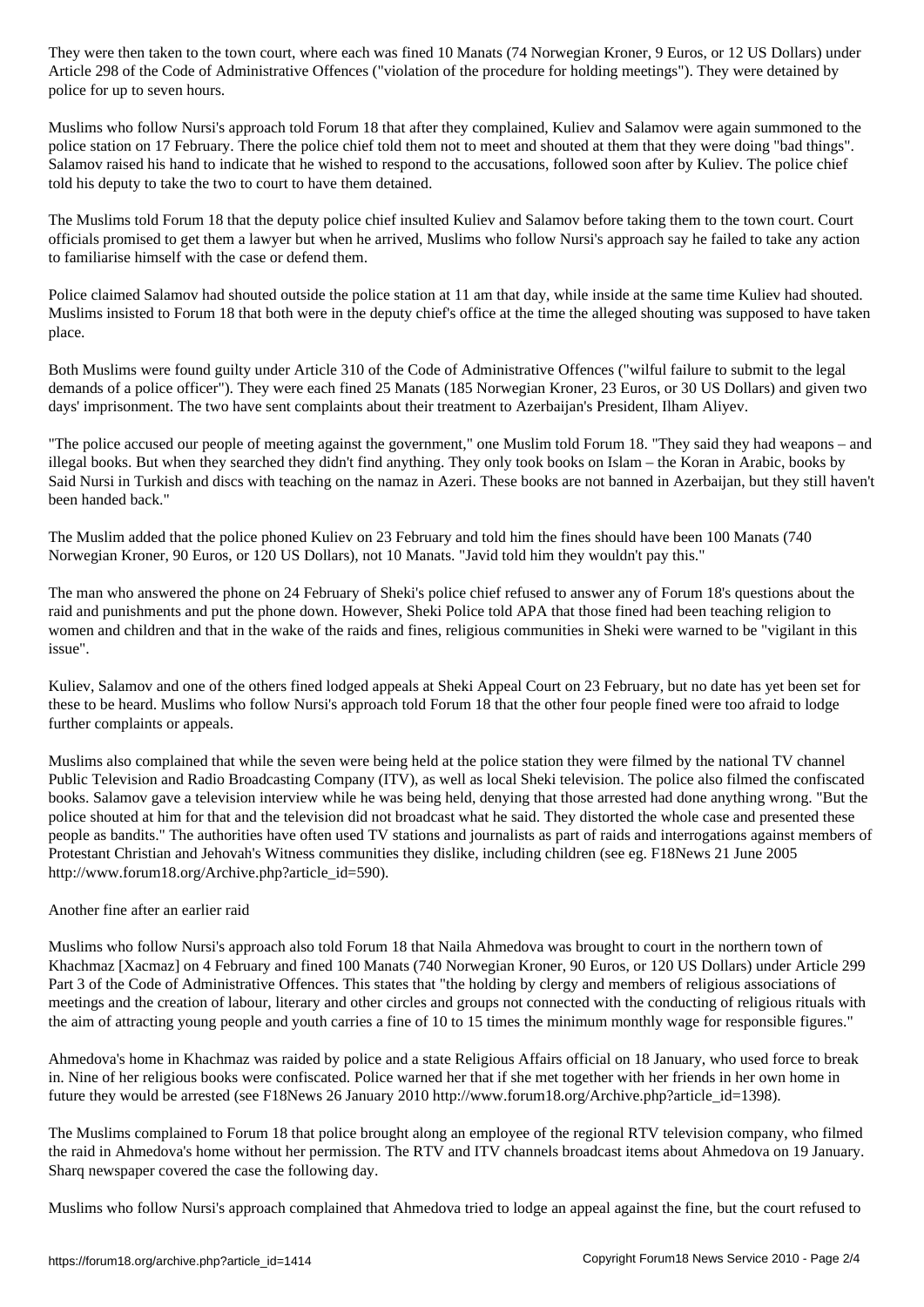Outside prayers banned

Imam Shahin Gasanli of Baku's Meshedi Dadash mosque told the APA news agency on 19 February of the telephone call from the State Committee banning him from allowing mosque attendees who could not fit into the mosque for Friday prayers that day to pray outside. "As the warning was verbal, we didn't submit to it," Imam Gasanli told APA. "If such a law exists, let them present the warning in written form."

Gasanli estimated that up to 2,500 worshippers attend Friday prayers regularly at the Shia mosque.

APA quoted Gunduz Ismailov of the State Committee as confirming the telephone warning, citing "reports of a possible provocation at the mosque". He did not explain. However, he also claimed that Gasanli is not the imam of the mosque as he does not have the approval from the Caucasian Muslim Board required before the state will recognise a leader of a mosque.

Forum 18 was unable to reach Imam Gasanli. The official at the State Committee who spoke to Forum 18 on 24 February declined to discuss the ban.

### Yet another birth certificate denied

Esteri Shabanova, born on 25 December 2009 at the maternity home in the village of Aliabad, has been refused a birth certificate because a local official will not register her birth with a Christian first name, her grandfather Hamid Shabanov told Forum 18 from Aliabad on 23 February. Ramiz Shabanov (no relation), the deputy head of the village council, told her parents some ten days after the birth: "I won't write that name – this is not Europe or Russia that you can give such a name."

Without a birth certificate, it is impossible in Azerbaijan for children to go to a kindergarten or school, get treatment in a hospital, or travel abroad.

Hamid Shabanov told Forum 18 that his son and daughter-in-law had explained to the deputy head that Esteri (Esther) is a Biblical name common to both Jews and Christians. However, the official showed them a typewritten booklet of recognised Azeri names and insisted they had to choose a name from the list, not a Christian first name.

Hasan Hasanov, the head of Aliabad's village council, told Forum 18 on 23 February that Ramiz Shabanov was not in the office. He declined to discuss any of Forum 18's questions and put the phone down.

The population of Aliabad, which is not far from Azerbaijan's border with Georgia, is mainly made up of Ingilos, Georgian speakers whose ancestors were converted to Islam several centuries ago.

Hamid Shabanov and his family are members of one of several Baptist churches in the village which has been seeking state registration in vain for more than a decade (see F18News 21 December 2009 http://www.forum18.org/Archive.php?article\_id=1389). Shabanov and another Baptist pastor, Zaur Balaev, have served prison terms on what the church says were fabricated charges (see F18News 12 February 2009 http://www.forum18.org/Archive.php?article\_id=1254).

Children of church members have long faced difficulties gaining birth certificates (see eg. F18News 22 May 2007 http://www.forum18.org/Archive.php?article\_id=961).

Hamid Shabanov told Forum 18 that other residents of the village who are not Baptists have been denied birth certificates for their children because they gave them Georgian first names. "Three of four local families have children – some as old as five – who don't have birth certificates."

#### Denial of name illegal

Article 10 of Azerbaijan's Law on the Rights of the Child says that children must be registered at birth. The United Nations Convention on the Rights of the Child – to which Azerbaijan became a party in 1992 – clearly bars this kind of human rights denial. Articles 7 and 8 read:

# Article 7

- 1. The child shall be registered immediately after birth and shall have the right from birth to a name, the right to acquire a nationality and. as far as possible, the right to know and be cared for by his or her parents.

- 2. States Parties shall ensure the implementation of these rights in accordance with their national law and their obligations under